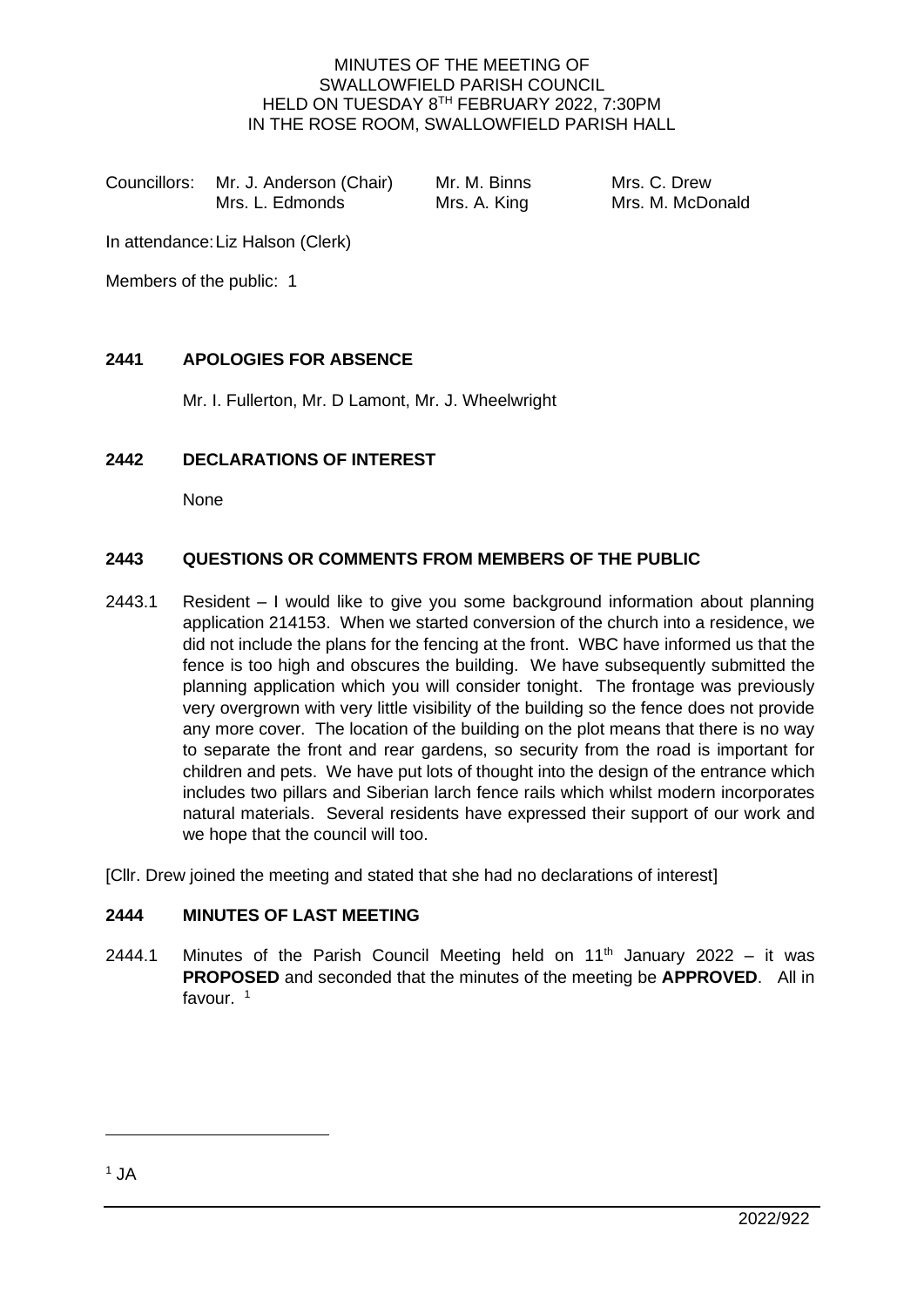#### **2445 CLERK'S UPDATE**

- 2445.1 Update on matters arising and outstanding actions from last meeting.
- 2445.1.1 2433.1.2 Riseley Sports Pavilion, Water Heaters it was **NOTED** that the heater in the disabled shower had been removed.
- 2445.1.2 2433.1.3 Riseley Sports Pavilion, Windows it was **NOTED** that Cllrs. Drew and Anderson carried out a snagging review and a list of minor issue had been sent to the contractors. Remedial work would take place when the doors are installed.  $2$
- 2445.1.3 2433.2.1 Max Bowker Legacy it was **NOTED** that the working group would meet on 28<sup>th</sup> February 2022.
- 2445.1.4 2437.1 Waste Management it was **NOTED** that information regarding our current provision has been collated and three contractors had been selected for initial discussions on streamlining services. <sup>3</sup>
- 2445.2 Other
- 2445.2.1 Swallowfield Toddler Group it was **NOTED** that it is proving difficult to find a suitable time/venue for the Swallowfield Toddler Group to meet in its current form as the number of attendees had significantly increased. The Halls Working Group had met with organisers of both Swallowfield Pre-school and the Toddler Group several times and various options had been trialled. The council is grateful for the work put in by the current organisers and will continue to work with them to explore ways to ensure this important parish group can continue in some form. 4
- 2445.2.2 Covid Vaccination Clinic it was **NOTED** that the medical practice held its last vaccination clinic on 22<sup>nd</sup> January. The council would like to express its gratitude to all the volunteers who had turned out, rain or shine, to marshal the car park. It made a tremendous difference to the experience of patients and the medical practice are very grateful for the support of the council and the volunteers.<sup>5</sup> The council would also like to express its gratitude to all the staff at the Medical Practice who worked so hard to schedule so many clinics, often at short notice. The clinics ran like clockwork and enabled our residents to be vaccinated close to home. <sup>6</sup>

- <sup>3</sup> Clerk/DL
- <sup>4</sup> Clerk
- <sup>5</sup> Clerk
- <sup>6</sup> Clerk

<sup>2</sup> Clerk to chase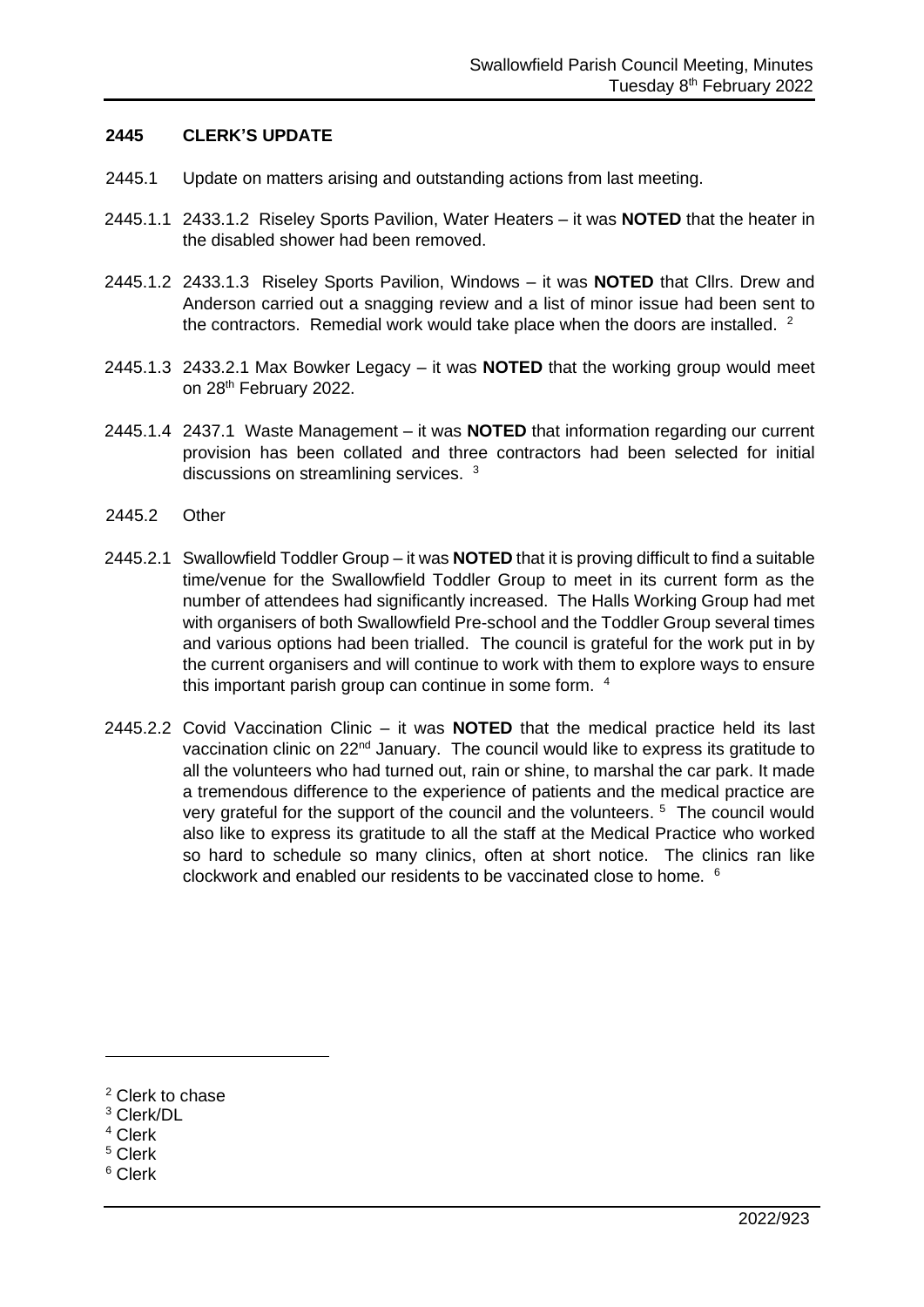### **2446 PLANNING**

Chairman of Planning Committee: Cllr. J. Wheelwright

- 2446.1 Current applications see details on 2022/933.
- 2446.1.1 214124 Moatside, The Street, Swallowfield RG7 1QY Comment 2446.1.2 214142 – Elm House, The Street Swallowfield RG7 1RE Comment 2446.1.3 214153 - The Old Church, Church Road, Farley Hill RG7 1TR Comment 2446.1.4 220034 – Lambs Farm Business Park, Basingstoke Road, Swallowfield Object 2446.1.5 213380 – Balcombe Nurseries, Basingstoke Road, Swallowfield – to **NOTE** that this application is scheduled to be considered by the WBC Planning Committee on 9<sup>th</sup> February. It was **AGREED** that Cllr. Anderson would represent the council at the meeting. Stuart Munro, Borough Councillor would also speak. 2446.2 Results – see details on 2022/935.

| 2446.2.1 213508 - 1 Farley Court, Church Road, Farley Hill RG7 1TT                   | Approved |
|--------------------------------------------------------------------------------------|----------|
| 2446.2.2 213659 - Kiln House, Kiln Lane, Farley Hill Rg7 1XE                         | Approved |
| 2446.2.3 213673 - The Orchard Plot Land Rear Of Rowes Farmhouse Swallowfield RG7 1TJ |          |
|                                                                                      | Approved |
| 2446.2.4 213742 - Farley Castle, East Wing, Castle Hill, Farley Hill RG7 1XD         | Refused  |
| 2446.2.5 213882 - 2 The Pippins Swallowfield RG7 1LW                                 | Approved |
| 2446.2.6 213906 - Village Farm House, The Street, RG7 1QY                            | Refused  |
| 2446.2.7 213921 - Village Farm House, The Street, RG7 1QY                            | Refused  |

- 2446.3 Appeals
- 2446.3.1 APP/X0360/X/21/3283156 (210252) Riseley Business Park, Napoleon House, Basingstoke Road, Riseley RG7 1NW – prior approval submission for proposed conversion of office building (Use Class E (i)) to 15 no. residential units (Use Class C3).

The appeal will be determined on the basis of written representations. All representations must be received by 2<sup>nd</sup> March 2022.

It was **AGREED** that the council would submit a further statement stating that since the original application the only public transport provision in the parish had been cancelled leaving residents unable to access work, education, or shops without a car. The location of these additional residential units is completely unsustainable.<sup>7</sup>

2446.3.2 APP/X0360/X/21/327186/202926 - Loddon Court, Lambs Lane, Swallowfield RG7 1JE - Breach alleged without planning permission, the material change of use of the land to a mixed use of dwellinghouse and the siting of a caravan (in the approximate position outlined in blue on the attached plan) for independent human habitation. (See Enforcement Notice online, linked case 3271863/202926)

<sup>7</sup> Clerk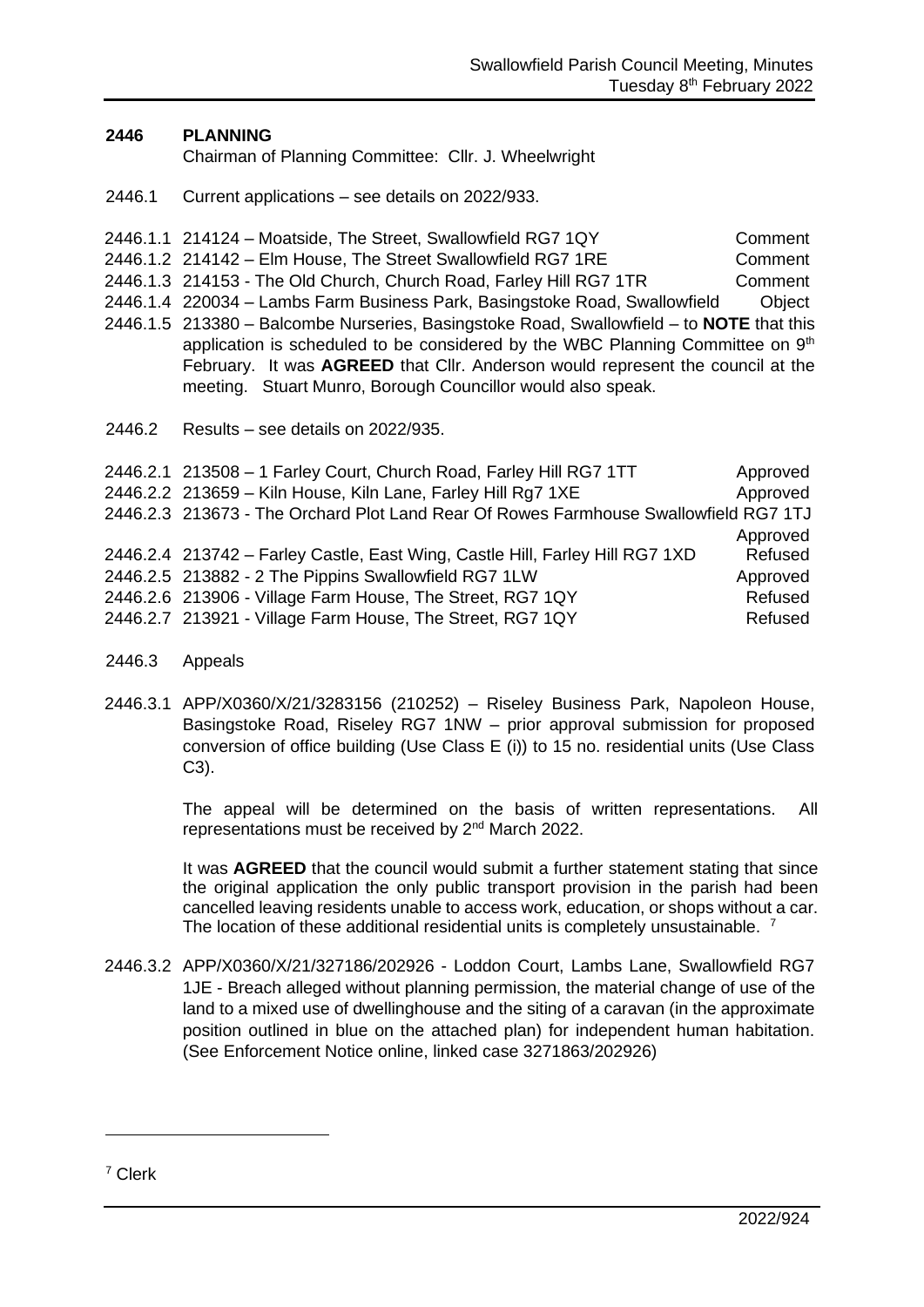2446.3.3 APP/X0360/X/21/3271863 (202926) – Loddon Court, Lambs Lane, Swallowfield RG7 1JE – application for a certificate of existing lawful development for use of existing caravan ancillary to host dwelling (Lead Appeal 3271861/211057.

> The appeal hearing will on  $8<sup>th</sup>$  February 2022, with 15<sup>th</sup> March 2022 if a second day is required.

- 2446.4 Enforcement Investigations
- 2446.5 Open it was **NOTED** that there are 6 open investigations, no new investigations had been added.
- 2446.5.1 Closed it was **NOTED** that 3 enforcement investigations had been closed for the following reasons "No Breach", "Application Submitted", "Not Expedient".

#### **2447 QUEEN'S PLATINUM JUBILEE**

- 2447.1 Meeting it was **NOTED** that members of the Parish Council met on 20<sup>th</sup> January 2022 to discuss how the council would celebrate/commemorate HM The Queen's Platinum Jubilee. The group discussed several options, Cllr. McDonald circulated notes of the meeting and summarised the proposal in the document circulated. The following recommendations are being made:
- 2447.2 Project Lead it was **PROPOSED** and seconded that Cllr. McDonald would lead on this project. All in favour.
- 2447.3 Commemoration it was **PROPOSED** and seconded that the council would invest in projects, particularly environmental, which would deliver a legacy for our community. See items 2447.4, 2450.1.1 and 2450.2. All in favour.

Further information on these would be shared in the coming months.

2447.4 Jubilee Picnic Tables – it was **PROPOSED** and seconded that the first of these projects be the purchase and installation of picnic tables/benches on the parish recreation grounds. All in favour.

> It was **PROPOSED** and seconded that £5,000 is set aside from the council's reserves for the purchase and installation of 5 picnic tables/benches, 2 at Swallowfield, 2 at Riseley and 1 at Farley Hill. The one for Farley Hill would not be purchased or installed until the future of the playing field had been agreed with WBC. All in favour.

> It was **PROPOSED** and seconded that the council delegate responsibility for selection of appropriate tables/benches and installation to the Clerk following consultation with Cllrs. McDonald, King and Anderson. All in favour. <sup>8</sup>

<sup>8</sup> Clerk/MM/AK/JA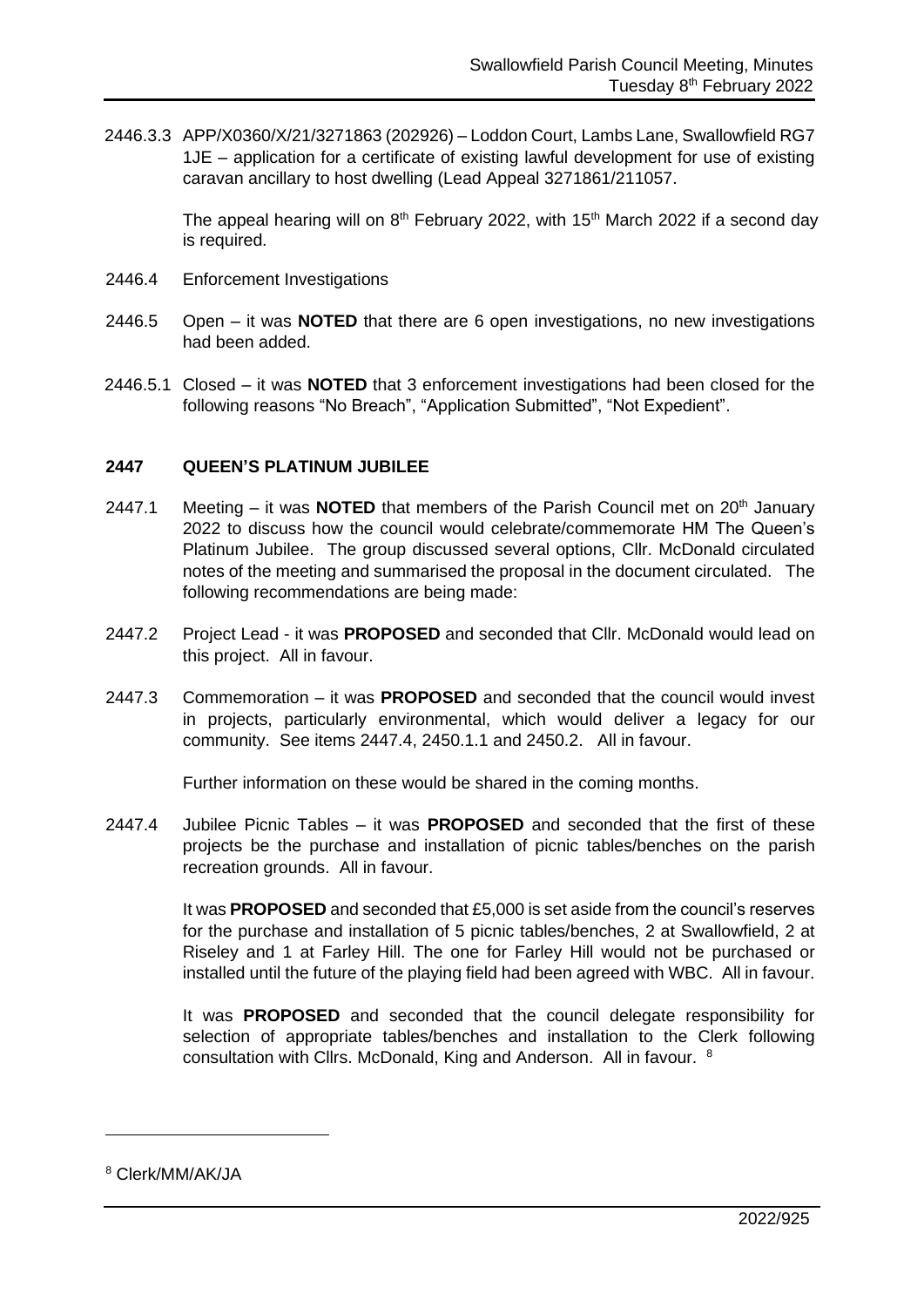2447.5 The Big Jubilee Lunch – the working group also considered whether it should organise a parish event but given that our Parish is a fantastic community of communities, covering the areas of Swallowfield, Riseley, Farley Hill and Stanford End, we do not feel that a single, 'central' event would be the best way to bring people together. There will no doubt be several larger events taking place, more widely, for those interested.

> We are aware that discussions about smaller, localised events, similar to those which proved successful this Christmas, are already underway and we look forward greatly to seeing these in action.

> Whether you choose to gather to mark the occasion in your part of the Parish, or among friends and neighbours closer to home, you will find helpful information on organising and hosting an event at: [www.platinumjubilee.gov.uk.](http://www.platinumjubilee.gov.uk/)

2447.6 Statement - it was **AGREED** that a statement based on that circulated by Cllr. Lamont, but including reference to the two approved projects, would be posted on social media and the website. <sup>9</sup>

#### **2448 FINANCE**

(Budgets/investments/sinking fund/grants/risk assessments/insurance) Lead Councillor: Cllr. J. Anderson

- 2448.1 Accounts Update
- 2448.1.1 Month End Accounts it was **NOTED** the Month End Accounts had been circulated. It is **PROPOSED** and seconded that these are accepted. All in favour.
- 2448.1.2 Bank Reconciliation Statements it was **PROPOSED** and seconded that the Bank Reconciliation Statements be **APPROVED**. All in favour. 10
- 2448.2 Internal Audit it was **NOTED** that the internal auditor had issued her interim report. This would be reviewed by the Finance Working Group. <sup>11</sup>
- 2448.3 Investments it was **NOTED** that Charles Stanley Group PLC had been acquired by the Raymond James Financial, Inc group. Charles Stanley would continue to operate in the UK as a sister company to Raymond James' existing UK business.

<sup>9</sup> Clerk/DL

 $10$  JA

 $11$  JA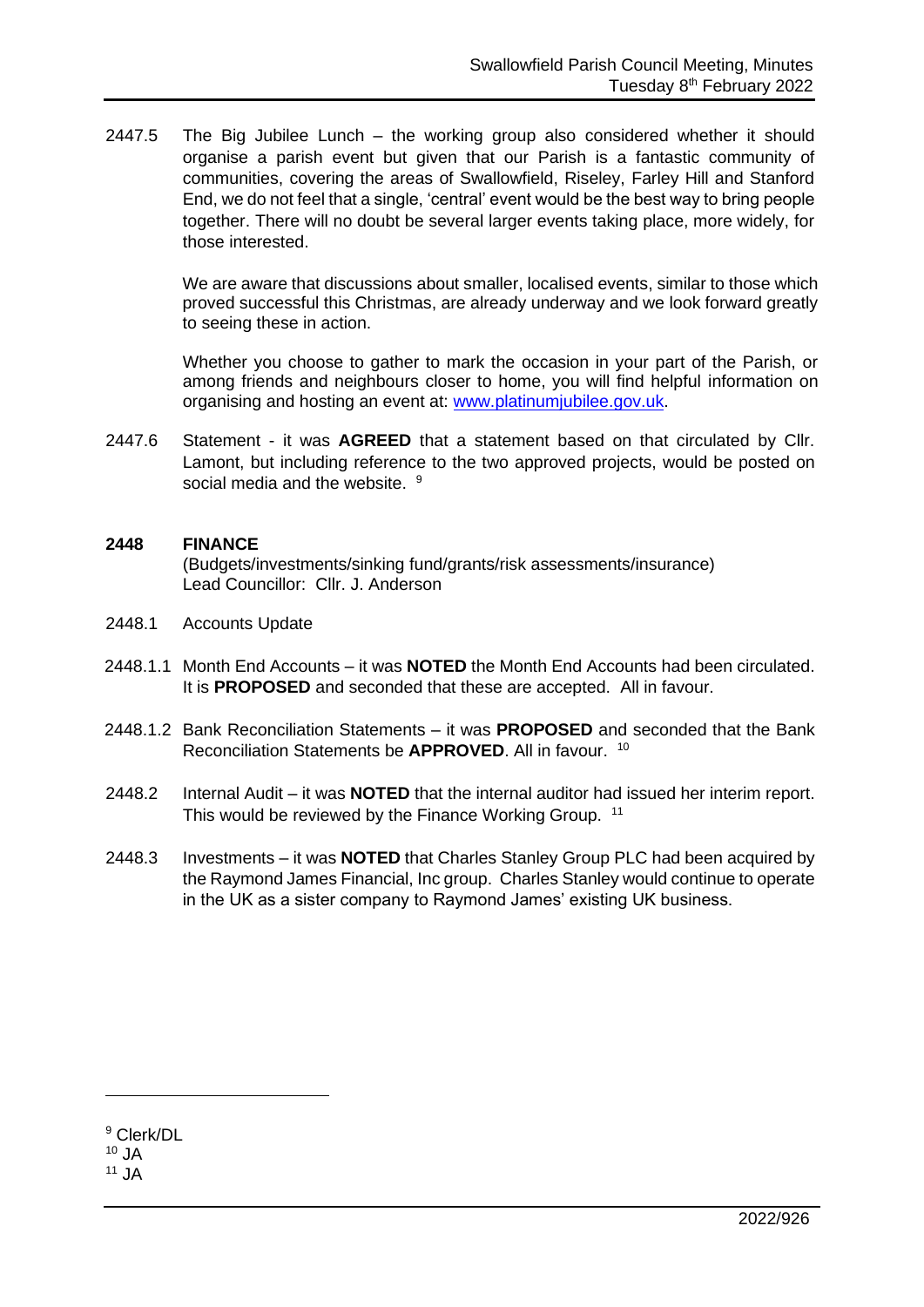#### **BILLS FOR PAYMENT**

It was **PROPOSED** and seconded that the payments as listed below would be approved. On-line payments would be checked by Cllr. McDonald and authorised by Cllrs. Anderson and McDonald. All in favour. <sup>12</sup>

| 1              | Grundon                                    | 114.18   |  |
|----------------|--------------------------------------------|----------|--|
| $\overline{2}$ | Grundon                                    | 105.72   |  |
| 3              | <b>Nigel Jeffries</b>                      | 804.00   |  |
| 4              | <b>CPRE</b>                                | 36.00    |  |
| 5              | Smartway                                   | 160.45   |  |
| 6              | Deposit Refund                             | 100.00   |  |
| $\overline{7}$ | Deposit Refund                             | 100.00   |  |
| 8              | Reading BC                                 | 342.00   |  |
| 9              | <b>Playground Facilities</b>               | 5,971.78 |  |
| 10             | <b>RES</b>                                 | 252.96   |  |
| 11             | <b>Xylem</b>                               | 384.84   |  |
| 12             | <b>Coral Bell</b>                          | 160.00   |  |
| 13             | Moorepay                                   | 53.98    |  |
| 14             | <b>Nigel Jeffries</b>                      | 1,632.00 |  |
| 15             | <b>Pretty Green Landscapes</b>             | 315.72   |  |
| 16             | Mrs K U Luke                               | 234.00   |  |
| 17             | <b>Claire Connell</b>                      | 310.00   |  |
| 18             | Lucas Plumbing and Heating                 | 162.00   |  |
| 19             | <b>ALCC</b>                                | 50.00    |  |
| 20             | <b>Earley Town Council</b>                 | 43.20    |  |
| 21             | <b>Earley Town Council</b>                 | 43.20    |  |
| 22             | Molegone Pest Control                      | 120.00   |  |
| 23             | AG Pope                                    | 360.00   |  |
| 24             | Heartwood                                  | 180.00   |  |
| 25             | <b>GLS</b>                                 | 23.09    |  |
| 26             | Precision Plumbing & Heating               | 3,414.00 |  |
| 27             | Direct Debit (CASTLE WATER) - TW2836480081 | 65.90    |  |
| 28             | SSE - Gas                                  | 310.08   |  |
| 29             | Lloyds Bank (Alto Card)                    | 247.99   |  |
| 30             | Southern Electric                          | 11.42    |  |
| 31             | Southern Electric                          | 1,141.81 |  |
| 32             | Direct Debit (HMRC PAYMENTS)               | 1,028.97 |  |
| 33             | <b>BACS Charge</b>                         |          |  |
| 34             | Direct Debit (CASTLE WATER) - TW9215892362 | 9.53     |  |
| 35             | Payroll                                    | 5,341.96 |  |
| 36             | <b>Wokingham Council</b>                   | 85.00    |  |

JA/MM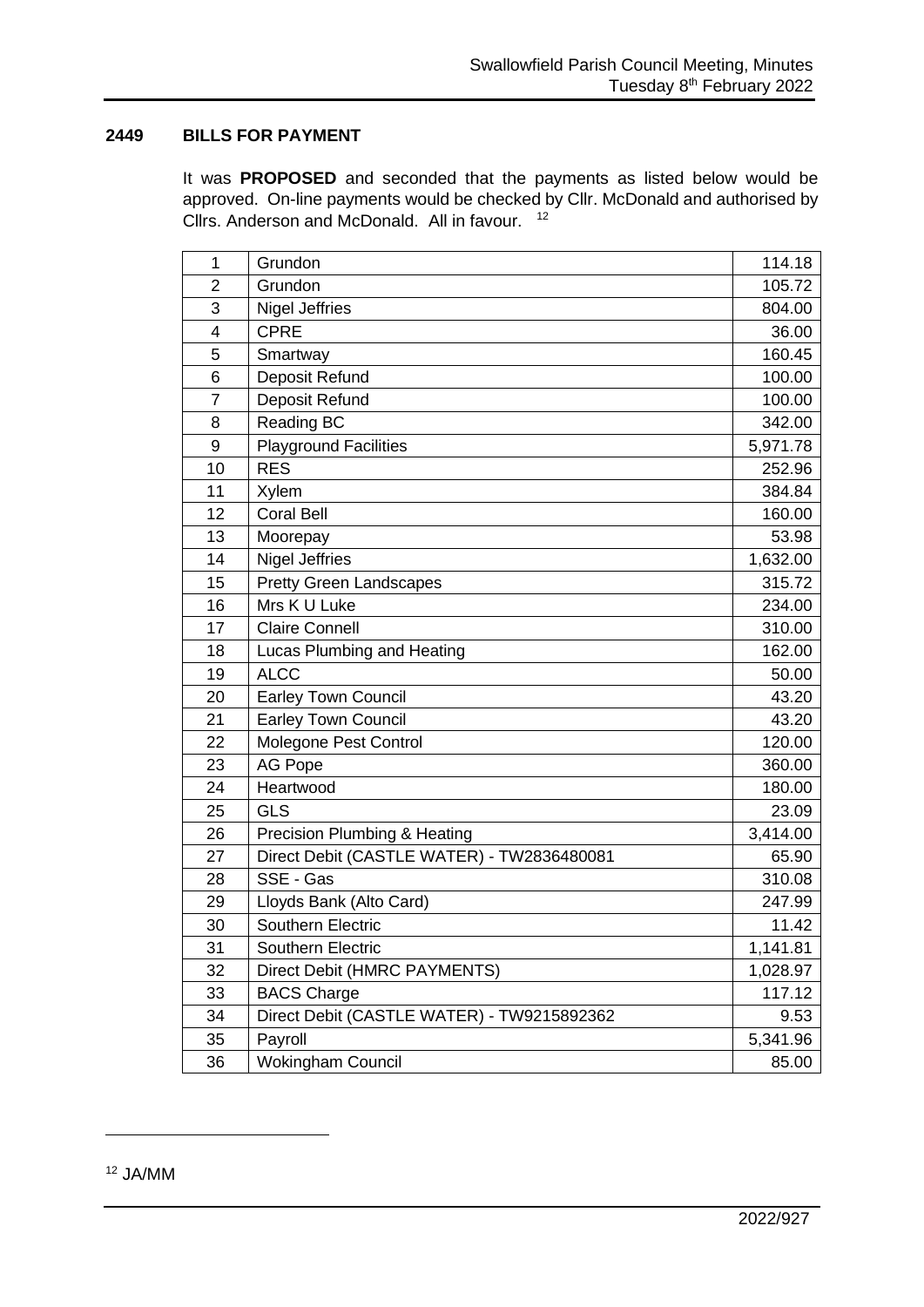#### **2450 ENVIRONMENT & RURAL AFFAIRS**

(The Marshes/Van Demans/Swallowfield Meadow/Community/Orchard/ Biodiversity/Footpaths/Waste/NAG/RCAG) Lead Councillor: Cllr. A. King

- 2450.1 Fox's Run it was **NOTED** that Cllr. King had circulated a paper explaining the history of Fox's Run.
- 2450.1.1 Fox's Run it was **PROPOSED** and seconded that the council approves a payment of £550 plus VAT to Pretty Green Landscapes for the urgent work carried out on Fox's Run. 13
- 2450.1.2 Wildflower planting it was **PROPOSED** and seconded that wildflowers would be sown along Fox's Run and a plaque installed to explain that it was done to commemorate the Queen's Platinum Jubilee. All in favour. 14
- 2450.1.3 Maintenance it was **PROPOSED** and seconded that the council engage Pretty Green Landscapes to carry out a maintenance program throughout the year to keep Fox's Run tidy and encourage the wildflower growth at a cost of £650 plus VAT per annum. All in favour. <sup>15</sup>
- 2450.2 Van Demans it was **NOTED** that Cllr. King had circulated a paper detailing the proposal for Van Demans.
- 2450.2.1 Grazing Licence it was **PROPOSED** and seconded that the Parish Council would not renew the grazing licence after 31<sup>st</sup> December 2022. All in favour.
- 2450.2.2 Future it was **PROPOSED** and seconded that the Parish Council would form a working group led by Cllr. King to:
	- Investigate future landscaping options
	- Contact WBC re their tree planting initiatives and ask for advice from their countryside team
	- Contact other Trusts and organisations

It was **AGREED** that the group would present its recommendations to the Council during 2022 to allow time for detailed planning and to find funding. <sup>16</sup>

<sup>13</sup> RFO

<sup>14</sup> Clerk

<sup>15</sup> Clerk

 $16$  AK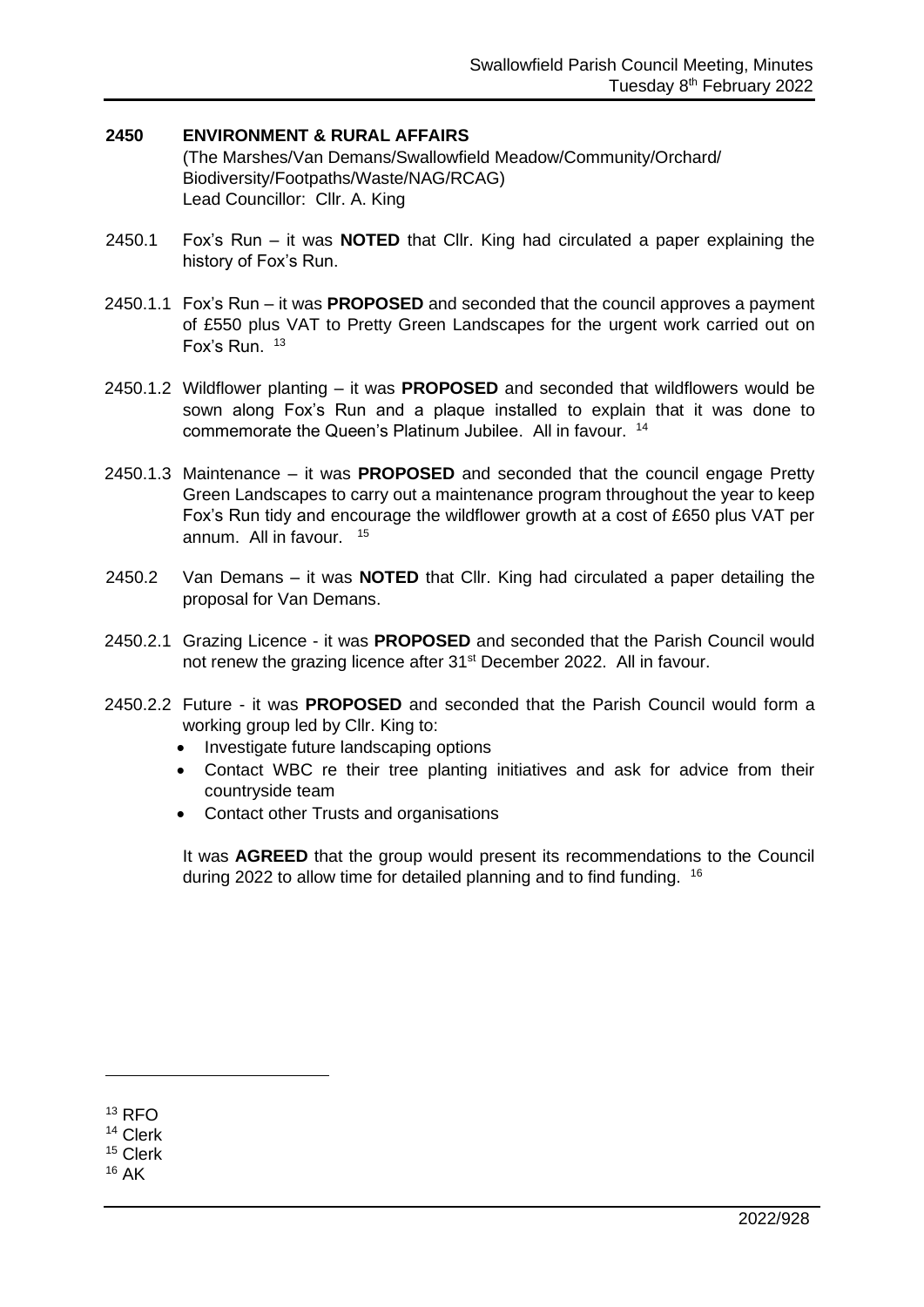#### **2451 RECREATION**

(Play areas/skateboard park/recreation grounds/football pitches/mpg court) Lead Councillor: Cllr. L. Edmonds

- 2451.1 Children's Play Area, Riseley
- 2451.1.1 Equipment it was **NOTED** that the cost of play equipment had increased since the original quotes were obtained due to increased cost of manufacture and transportation.

It was **PROPOSED** that Playgrounds by Fawns be appointed to install new items of play equipment and to lay new surfacing in the children's play area at Riseley at a cost of up to £32,999 plus VAT.  $17$ 

- 2451.1.2 Funding it was **PROPOSED** and seconded that the council applies to Hart District Council for the release of £20,000 of s106 money from the Cala Homes development which was allocated to pay for new playground equipment at Riseley. All in favour. <sup>18</sup> It was **NOTED** that the additional funds required had been allocated in the budget approved in January 2022.
- 2451.2 Surfacing in Swallowfield it was **PROPOSED** and seconded that AES Services Limited be engaged to carryout repairs to the surfacing and the other remedial work identified at a cost of £1,430 plus VAT. All in favour. <sup>19</sup>

#### **2452 TRANSPORT**

(Road issues/speeding/public transport/police liaison) Lead Councillor: Cllr. J. Fullerton

- 2452.1 Tiger No 7 it was **NOTED** that Cllr. Anderson is taking the lead on this issue. He had sent letters to the CEO of Reading Buses and the CEO of WBC expressing the council's frustration at the sudden cancellation of services.
- 2452.1.1 Meetings with WBC it was **NOTED** that Cllr. Anderson and the Clerk attended two meetings with our borough councillor, the Executive Member for Highways, Officers from WBC responsible for Highways and Buses and representatives from Shinfield Parish Council. It was **NOTED** that a further meeting scheduled for 7<sup>th</sup> February had been postpone until Friday 18<sup>th</sup> February, as WBC were still pursuing options. Cllr. Anderson and the Clerk would attend.
- 2452.1.2 Survey update. It was **NOTED** that the results of the survey had been shared with WBC. It was **AGREED** the findings would be published on the website and a link posted on social media. <sup>20</sup>

<sup>17</sup> LE/Clerk

<sup>18</sup> Clerk

<sup>19</sup> Clerk

<sup>20</sup> Clerk/LA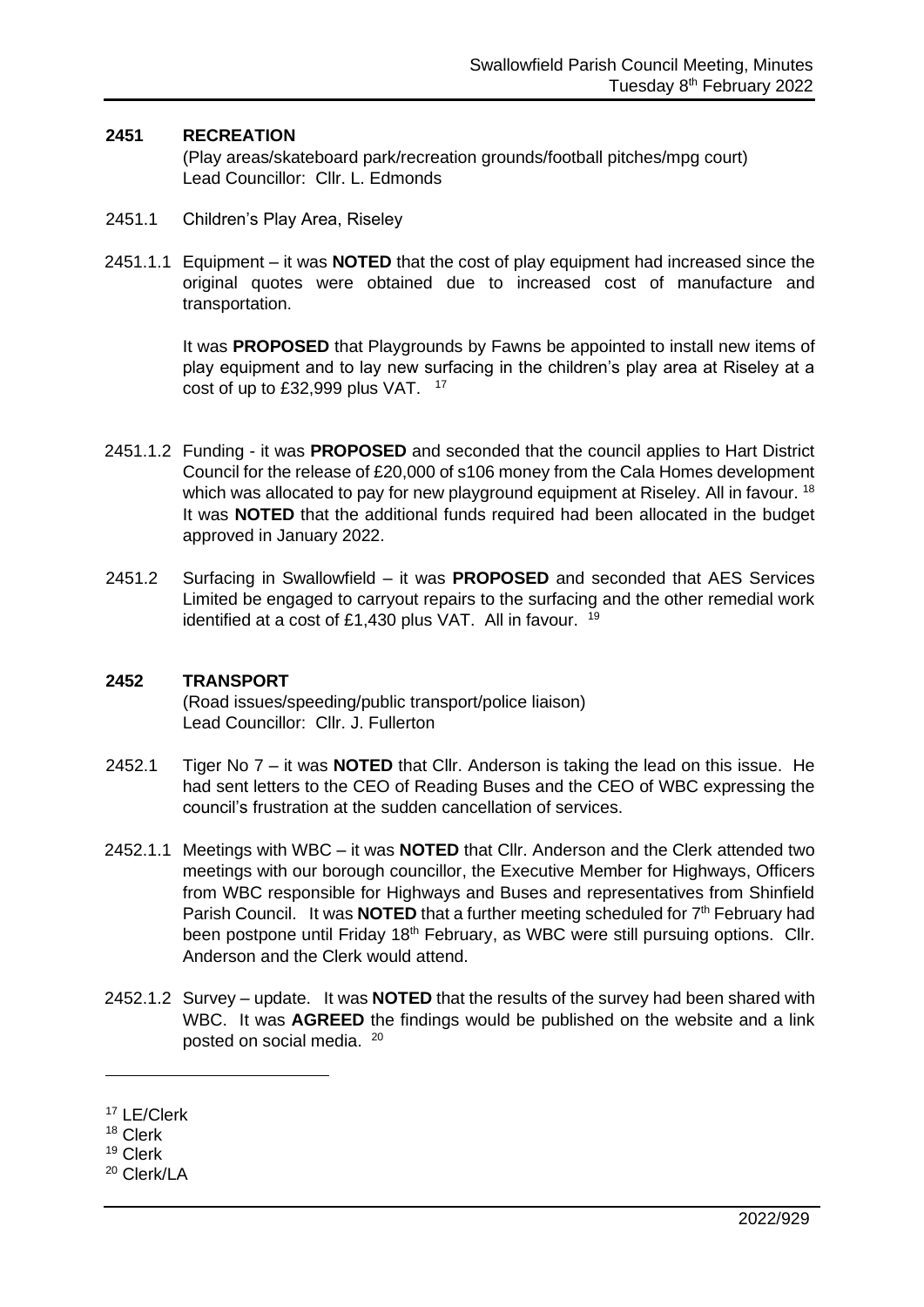2452.2 Speedwatch – it was **NOTED** that Cllr. Fullerton was engaging with the volunteers who agreed to join the Speedwatch team and hoped to hold an open-air face-to-face meeting next month. Several volunteers had completed the necessary on-line training. Cllr. Binns had been working to set up the equipment and familiarise himself with its operation.

### **2453 PROPERTY**

(Fieldfare, Halls, Land) Lead Councillor: Cllr. J. Anderson

2453.1 Post Office – it was **NOTED** that the Post Office had resolved the technical issues preventing the Post Office from opening. It was **AGREED** that Cllr. Drew would write to the customer services representative asking for an explanation of why it took so long to rectify the problem. <sup>21</sup>

### **2454 COMMUNICATION**

(Newsletter/Website/Annual Report/Media) Lead Councillor: David Lamont

- 2454.1 Website it was **PROPOSED** and seconded that the site map circulated by Cllr. Lamont represented the council's requirements. All in favour. <sup>22</sup>
- 2454.2 Email it was **PROPOSED** and seconded that the council appoint Blucando to deliver its email provision at cost of £900 plus VAT for setup, £3.80 per user per month for councillors and £9.40 per user per month for staff both plus VAT. All in favour. <sup>23</sup>
- 2454.3 Logo the council **AGREED** that it did not have sufficient information to make a decision so in the absence of Cllr. Lamont it was agreed that this item would be carried forward to the next meeting.  $24$

#### **2455 RESILIENCE**

(Flooding/ditches/rivers/ Flood Resilience Group 'FRG') Lead Councillor: Cllr. I. Fullerton

- 2455.1 Ditches it was **NOTED** that the annual ditch maintenance had been carried out. Graham Stanley had inspected the work and identified some areas which had not been completed. <sup>25</sup>
- 2455.2 Natural Flood Management Project it was **NOTED** that a progress report had been

<sup>24</sup> DL to circulate more information

 $21$  CD

<sup>22</sup> DL

<sup>23</sup> Clerk DL

<sup>25</sup> Clerk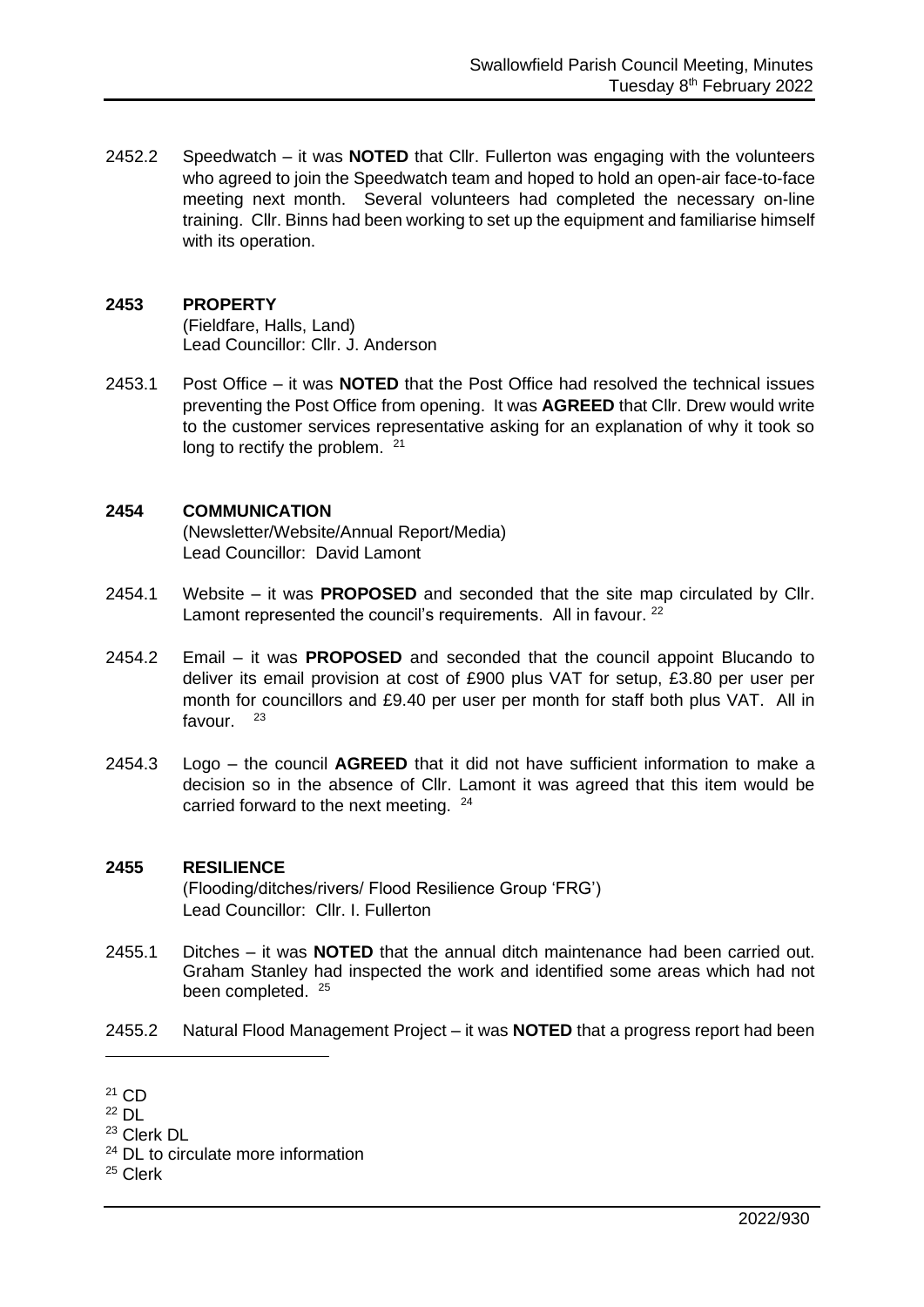received from Graham Stanley. The group had met with the Environment Agency (EA) and Wokingham Borough Council (WBC) who were both very supportive of the project. More work is required to clarify benefits of the scheme. FRG continues to analyse data from the 2007 floods and would organise a further meeting with the EA and WBC. The group also intends to meet with the South East Rivers Trust and the University of Reading.

- 2455.3 Church Road it was **NOTED** that WBC had agreed to install dropped kerbs on Church Road as proposed by FRG in October 2021. Graham Stanley was liaising with WBC and local residents to ensure that they are installed in the correct position.
- 2455.4 Thames Water Sewers it was **NOTED** that in November 2021 the council received a response to the letter sent to Thames Water in July 2021. Thames Water rebuts the council's argument that the foul sewer network in Swallowfield has insufficient capacity for new development, stating that the pumping station hasn't exceeded 50% capacity. FRG reports instances of sewer overflow when there is flooding on the roads but instances of restricted toilet use are under-reported by residents. FRG asks that the council encourages residents to report issues on each and every occasion it occurs as it is a key indicator for Thames Water. <sup>26</sup>

## **2456 HEALTH & WELLBEING (Lead Councillor: Cllr. A. King)**

2456.1 Link Visiting Scheme – it was **NOTED** that Cllrs. McDonald and King and the Clerk would meet with Marjie Walker and Jayne Streak from the Link Visiting Scheme/Friendship Alliance on Tuesday 1<sup>st</sup> March.

## **2457 CORRESPONDENCE**

2457.1 Play Area at Farley Hill – it was **NOTED** that a request had been received from a resident asking that the play equipment in Farley Hill is upgraded. The Clerk had responded as below:

> *The ownership/responsibility of the playing field at Farley Hill is somewhat complicated, I have detailed the situation below, but in summary the Parish Council is only responsible for the maintenance of the play equipment. As a Parish Council we are aware that some of it may be approaching the end of its life. However, it is*  worth noting that all play equipment is inspected regularly by independent *professionals to ensure it is maintained and safe to use.*

> *I* am in regular contact with WBC regarding the state of the fencing, the future *management of the field and potential funding for upgrading the play equipment.*

> *Whilst, like many residents, we would very much like to be able to fund a brand-new playground in its entirety, we understand and are limited by the significant cost of such projects. For example, even a relatively simple/small piece of high quality and*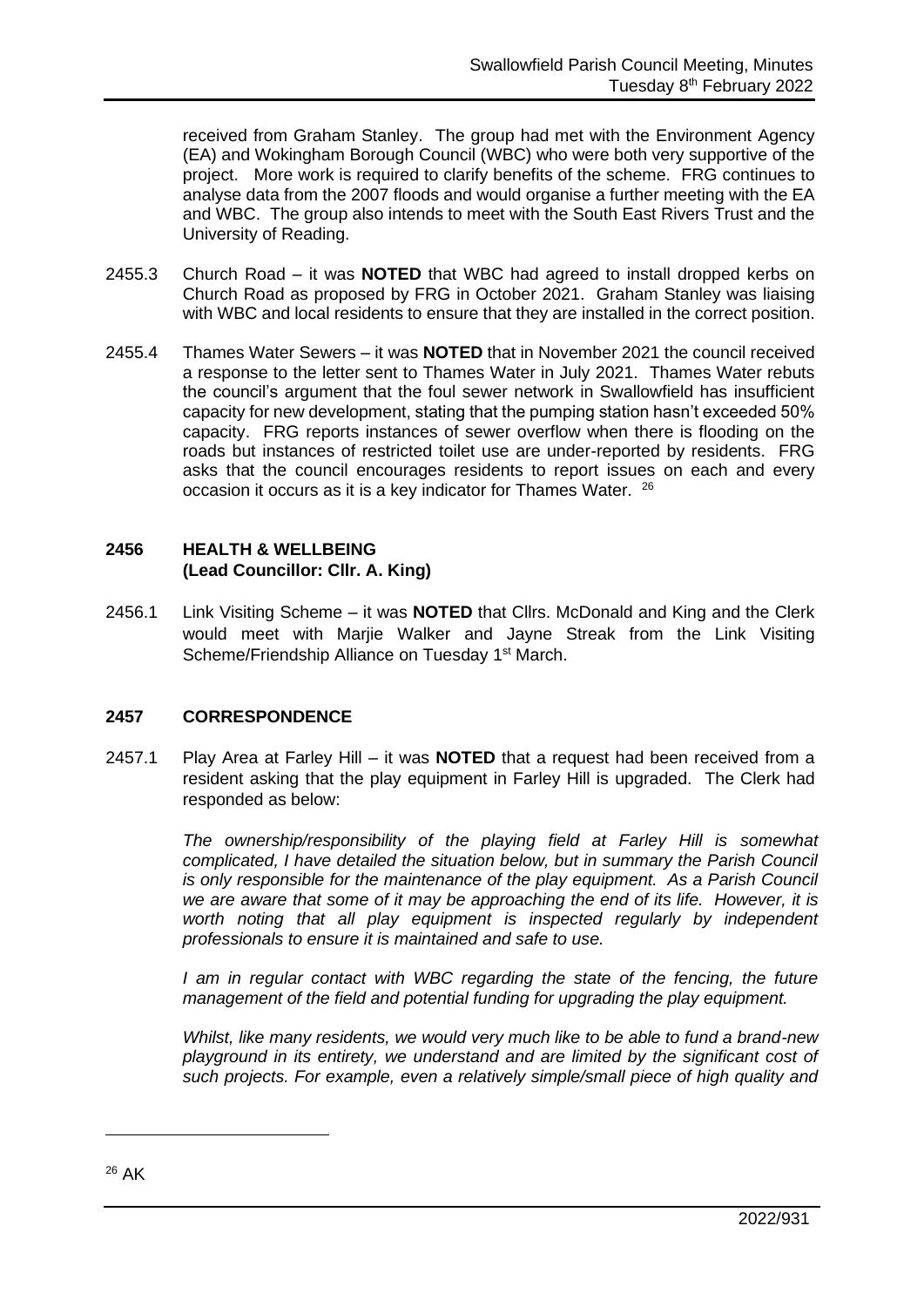*long-lasting play equipment can cost between £5,000-£15,000 to purchase and install.*

*Funding for the work at Swallowfield and Riseley has come from developer s106 contributions (The Pippins and Dukes Meadow). S106 money must be spent on specific projects to mitigate the impact of new houses in the area where they are built.*

*The parish council has been talking to WBC for some time with regard to the future maintenance of the playing field and play equipment and will continue to do so. Once we have more information the council will engage with local residents.*

*Summary of the position regarding the King George V Playing Field at Riseley.*

*The land was gifted to the local authority and can only be used as a recreational area, covenants exist to ensure that position. Wokingham Borough Council (WBC) is the custodial trustee and owns the freehold, it is responsible for fencing and gates. WBC leased the field to Farley Hill School which was the managing trustee responsible for grass cutting and soft boundaries (trees/hedges). However, the school ended that lease when it moved to the new school at Arborfield Green so we believe these responsibilities reverted to WBC, although it is not yet clear who is now the managing trustee.*

*The parish council purchased the play equipment and is responsible for its maintenance, WBC gave permission for the installation of the equipment on their land.*

2457.2 Mind in Berkshire - Wokingham Wellbeing Service – it was **NOTED** that the council had received an email from this organisation detailing the service which it offers and suggesting that the council might be able to make referrals. It was **AGREED** that the council was not in a position to do this. <sup>27</sup>

#### **2458 DATE OF NEXT MEETING**

The next meeting of Swallowfield Parish Council will be held on Tuesday 8<sup>th</sup> March 2022 at 7.30 p.m. in The Rose Room, Swallowfield Parish Hall, Swallowfield Street, Swallowfield.

If you would like to attend the meeting, please let the Clerk know in advance as there is limited space.

<sup>27</sup> Clerk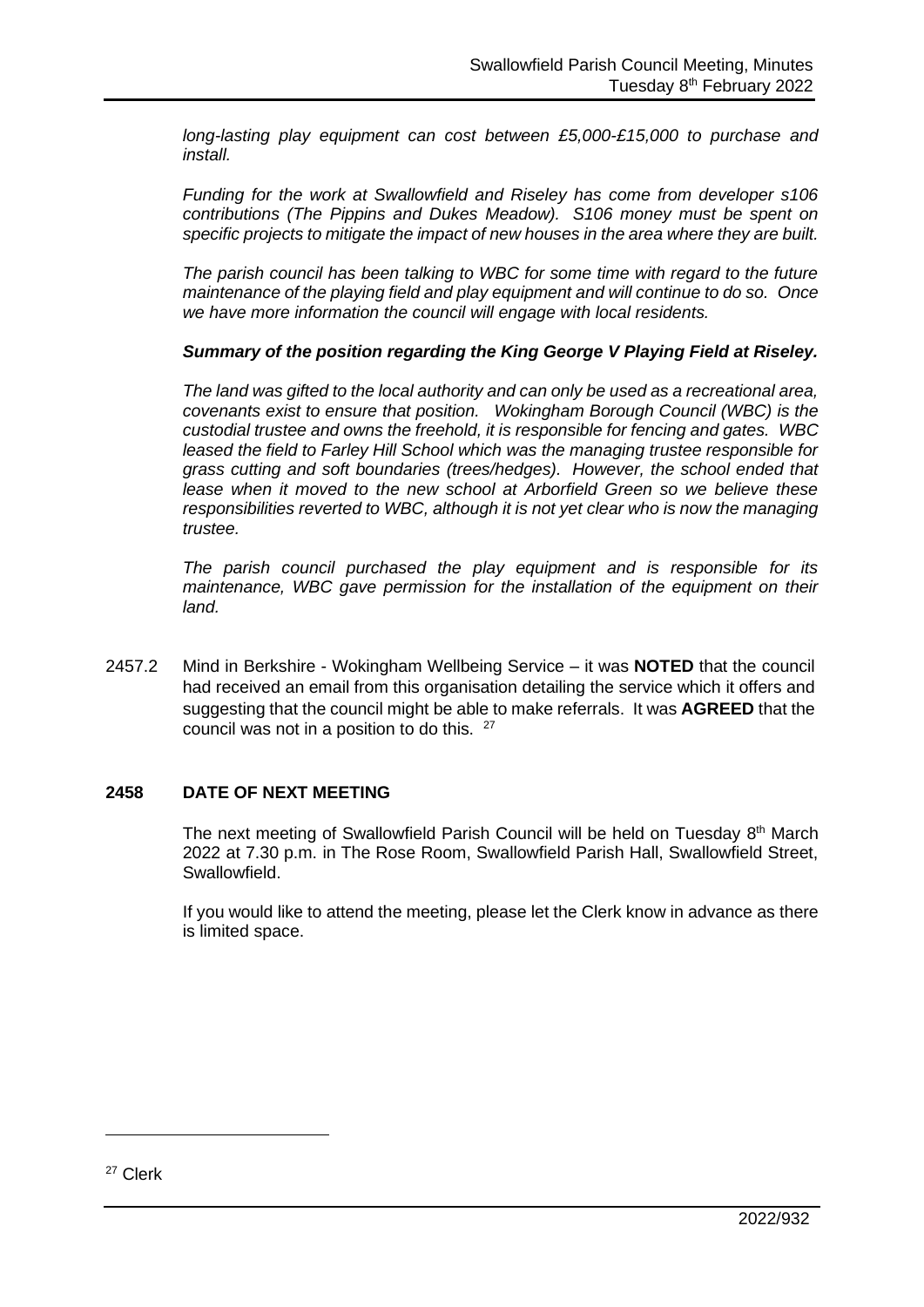# **Appendix A**

## 6 PLANNING

## 6.1 Current Applications

| Agenda<br>Ref | App No | <b>Address</b>                                        | <b>Application</b>                                                                                                                                                                                                                                                                                                                                                                                                                                                                                                                                                                                                                                                                                                                                                                                                                                                                                                                                                                                                                                                                                                                                                                                                                                           |
|---------------|--------|-------------------------------------------------------|--------------------------------------------------------------------------------------------------------------------------------------------------------------------------------------------------------------------------------------------------------------------------------------------------------------------------------------------------------------------------------------------------------------------------------------------------------------------------------------------------------------------------------------------------------------------------------------------------------------------------------------------------------------------------------------------------------------------------------------------------------------------------------------------------------------------------------------------------------------------------------------------------------------------------------------------------------------------------------------------------------------------------------------------------------------------------------------------------------------------------------------------------------------------------------------------------------------------------------------------------------------|
| 6.1.1         | 214124 | Moatside,<br>The Street,<br>Swallowfield<br>RG7 1QY   | Householder application for the proposed erection of two storey side and front extension, single<br>storey rear extension, single storey side extension for timber store plus changes to fenestration,<br>erection of front porch canopy, erection of 1.3 to 1.8m brick wall encompassing new double<br>wooden entry gate connecting to 1.8m boundary fence plus installation of 2no. rooflights following<br>demolition of existing timber store, garage and utility room.<br>The council agreed that the design of the house is in keeping with policy and The Street.<br>However, the garden of Moatside extends a short way behind the house next door so that the<br>proposed extension does not meet the criteria of a front to flank distance of 12m as defined in<br>the Wokingham Design Guide. There is already some overlap, but this would be increased by<br>a further 2.5m in depth and this is a 2-storey development. The council also noted that the<br>proposed new wall at the front sweeps up to 1.8m at the gate posts which isn't in keeping with<br>other properties in The Street where, in the main, walls adjacent to the road are low.<br>It was PROPOSED and seconded that the council comment as detailed above. All in favour. |
| 6.1.2         | 214142 | Elms House,<br>The Street,<br>Swallowfield<br>RG7 1RE | Householder application for the proposed part two storey, part single storey, side and rear<br>extension.<br>The council noted that the design of the house met with policy guidelines, however, the volume<br>of the extension may exceed 50% of the original building.<br>It was PROPOSED and seconded that the council would comment as detailed above. All in<br>favour.                                                                                                                                                                                                                                                                                                                                                                                                                                                                                                                                                                                                                                                                                                                                                                                                                                                                                 |

\_\_\_\_\_\_\_\_\_\_\_\_\_\_\_\_\_\_\_\_\_\_\_\_\_\_\_\_\_\_\_\_\_\_\_\_\_\_\_\_\_\_\_\_\_\_\_\_\_\_\_\_\_\_\_\_\_\_\_\_\_\_\_\_\_\_\_\_\_\_\_\_\_\_\_\_\_\_\_\_\_\_\_\_\_\_\_\_\_\_\_\_\_\_\_\_\_\_\_\_\_\_\_\_\_\_\_\_\_\_\_\_\_\_\_\_\_\_\_\_\_\_\_\_\_\_\_\_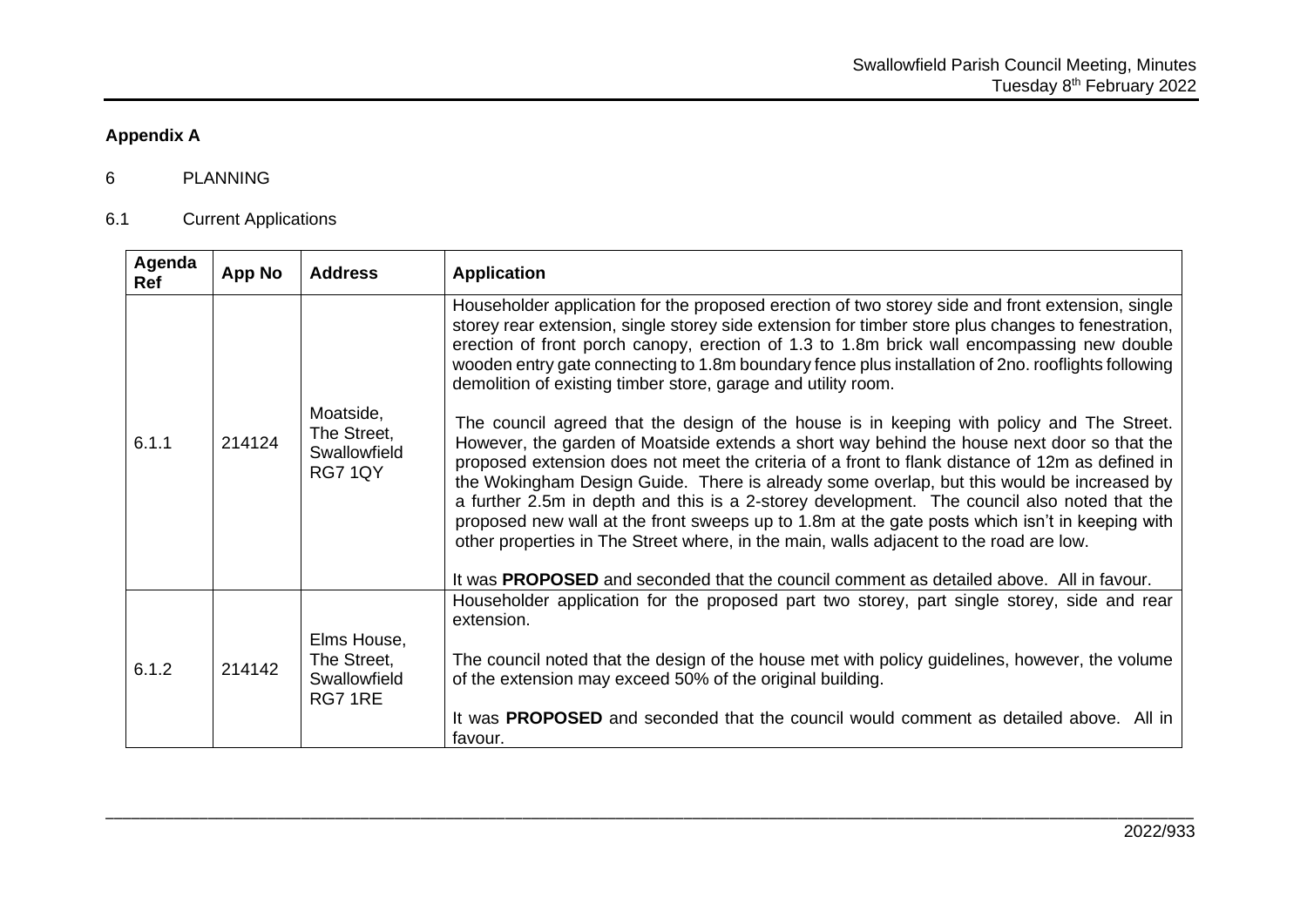| Agenda<br>Ref | App No | <b>Address</b>                                                              | <b>Application</b>                                                                                                                                                                                                                                                                                                                                                                                                                                                                                                                                                                                                                                                                                                                                                                                                                                                                                                                                                                                                                                                                                                                                                                                                                                                                                                                                                                                                                                                          |
|---------------|--------|-----------------------------------------------------------------------------|-----------------------------------------------------------------------------------------------------------------------------------------------------------------------------------------------------------------------------------------------------------------------------------------------------------------------------------------------------------------------------------------------------------------------------------------------------------------------------------------------------------------------------------------------------------------------------------------------------------------------------------------------------------------------------------------------------------------------------------------------------------------------------------------------------------------------------------------------------------------------------------------------------------------------------------------------------------------------------------------------------------------------------------------------------------------------------------------------------------------------------------------------------------------------------------------------------------------------------------------------------------------------------------------------------------------------------------------------------------------------------------------------------------------------------------------------------------------------------|
| 6.1.3         | 214153 | The Old Church,<br>Church Road,<br><b>Farley Hill</b><br>RG7 1TR            | Householder application for the proposed erection of fence railing to front boundary wall.<br>(Retrospective).<br>The council agreed that the fence was a creative design and in keeping with the setting.<br>It was <b>PROPOSED</b> that the council comment as documented above. All in favour.                                                                                                                                                                                                                                                                                                                                                                                                                                                                                                                                                                                                                                                                                                                                                                                                                                                                                                                                                                                                                                                                                                                                                                           |
| 6.1.4<br>6.2  | 220034 | Lambs Farm<br><b>Business Park,</b><br>Basingstoke<br>Road,<br>Swallowfield | Full application for the proposed erection of 3No business units within the business park with<br>additional vehicle parking and ancillary works.<br>The council agreed that any further development on this site was a detriment to greenery on-site,<br>created more demand for parking with less parking spaces available.<br>The site is congested with inadequate parking on site for the units already in operation which<br>leads to parking overspill into Back Lane. Any additional units will increase the amount of traffic<br>coming into the site with the challenges this presents to keeping children and their families safe<br>at school, because of traffic movement and vehicle emissions. The proposal to add EV charging<br>points and cycle stores will not help mitigate this, as the business units are designed for travel-<br>based businesses which need a longer range.<br>The council would like to point out that:<br>• Unit N5 will remove the turning area at the east of the site<br>$\cdot$ J2 proposes to build on 8 parking spaces and replace with $5 - a$ net loss of 3 spaces whilst<br>generating more demand from the office space in this unit. Again, constraining the available<br>turning space for lorries.<br>• M4 likewise is squeezed in on the boundary with just one additional external parking space.<br>It was PROPOSED that the council object to this application for the reasons detailed above. All<br>in favour. |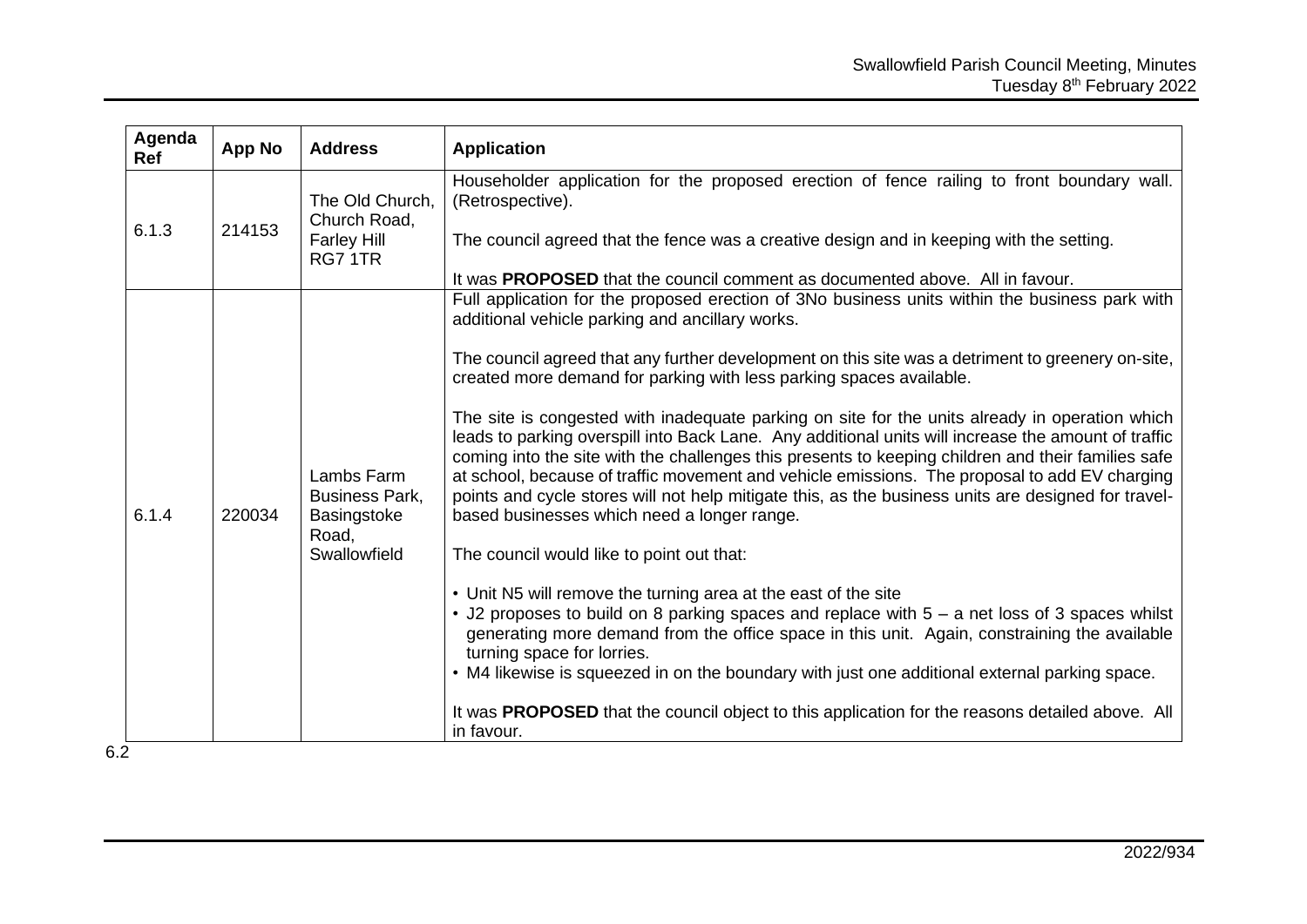## Results

| Agenda<br>Ref | <b>App No</b> | <b>Address</b>                                                                         | <b>Application</b>                                                                                                                                                                                                                                                                                                                                                                                                                                                                                                                                                                                                                                                                                                                                                                                                                                                                                                                    | <b>Result</b> |
|---------------|---------------|----------------------------------------------------------------------------------------|---------------------------------------------------------------------------------------------------------------------------------------------------------------------------------------------------------------------------------------------------------------------------------------------------------------------------------------------------------------------------------------------------------------------------------------------------------------------------------------------------------------------------------------------------------------------------------------------------------------------------------------------------------------------------------------------------------------------------------------------------------------------------------------------------------------------------------------------------------------------------------------------------------------------------------------|---------------|
| 6.2.1         | 213508        | 1 Farley Court,<br>Church Road,<br>Farley Hill RF7 1TT                                 | Application for Listed Building consent for the proposed installation of a<br>parapet to the existing roof (part retrospective).                                                                                                                                                                                                                                                                                                                                                                                                                                                                                                                                                                                                                                                                                                                                                                                                      | Approved      |
| 6.2.2         | 213659        | Kiln House,<br>Kiln Lane,<br><b>Farley Hill</b><br>RG71XE                              | Householder application for the proposed erection of a single storey rear<br>extension, plus changes to fenestration.<br>The council did not comment on this application.                                                                                                                                                                                                                                                                                                                                                                                                                                                                                                                                                                                                                                                                                                                                                             | Approved      |
| 6.2.3         | 213673        | The Orchard Plot Land<br><b>Rear Of Rowes</b><br>Farmhouse,<br>Swallowfield<br>RG7 1TJ | Full application for the proposed erection of 1no. shed and 1no. greenhouse<br>to serve edible forest garden with perennial planting and formation of wildlife<br>pond.<br>The council did not comment on this application.                                                                                                                                                                                                                                                                                                                                                                                                                                                                                                                                                                                                                                                                                                           | Approved      |
| 6.2.4         | 213742        | Farley Castle,<br>East Wing,<br>Castle Hill,<br><b>Farley Hill</b><br>RG71XD           | Full application for the proposed erection of 1 no. 3 bedroom house, plus<br>landscaping and associated works.<br>Summary of reasons for refusal: does not fall within the limited category of<br>exceptions where development proposals may be acceptable in the<br>countryside; scale, form and footprint would have an urbanising impact;<br>scale, roof form and materials would introduce alien and incongruous design<br>features into the area; scale, footprint and proximity to Grade II listed<br>building would be visually obtrusive and would result in harm to the setting<br>of that building; unsustainable as no public transport links or safe walking<br>area; location and footprint infringes upon root protection areas of trees<br>protected by TPOs,.<br>Swallowfield Parish Council commented that this application fell outside<br>development limits but there may be grounds for an exception to be made. | Refused       |